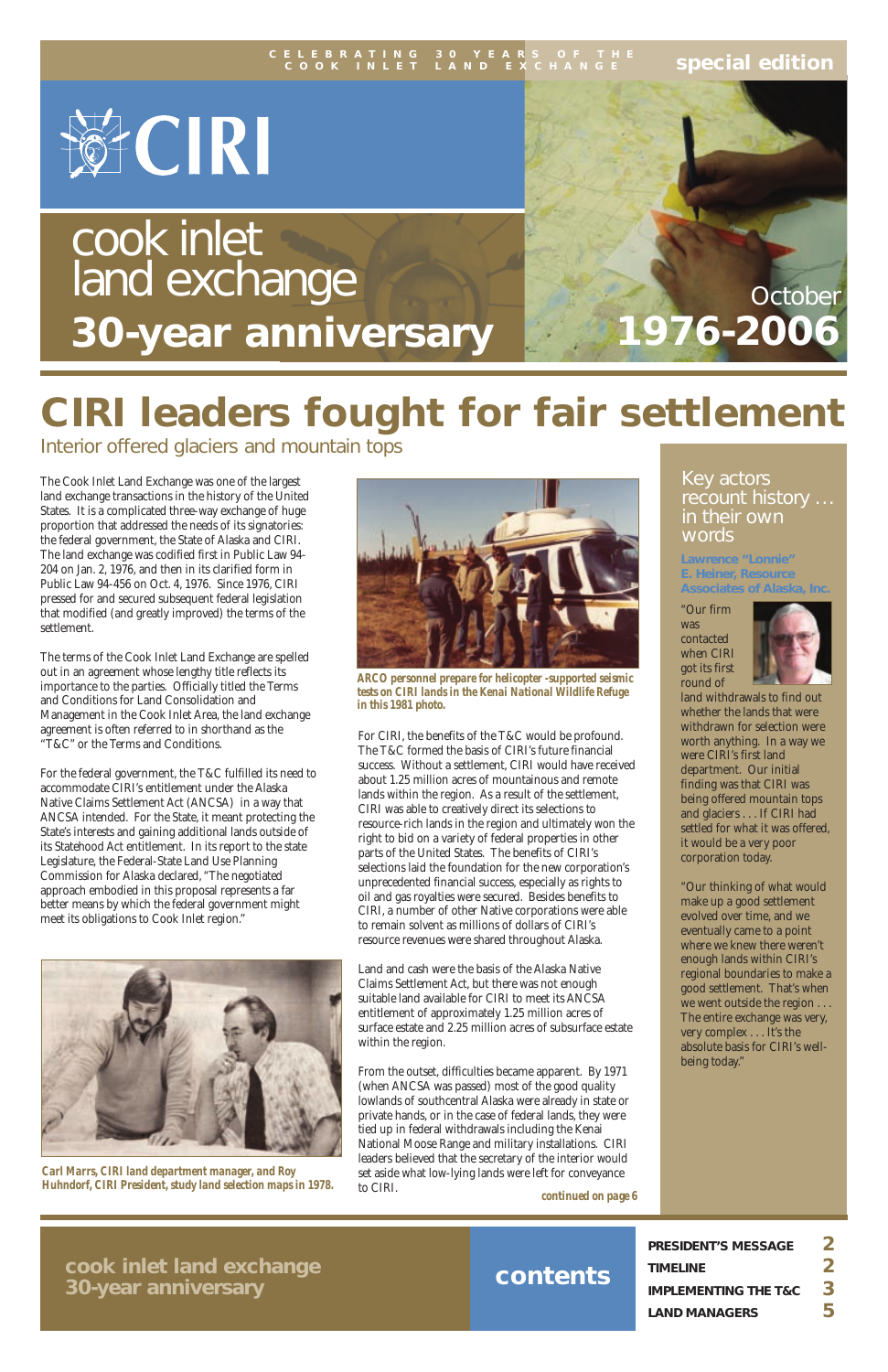Thirty years have passed since agreement was reached on an unprecedented three-way land exchange between CIRI and the state and federal governments. Three decades ago this month President Gerald Ford signed into law the hardbargained Cook Inlet Land Exchange. The fact that CIRI leaders and their federal and state counterparts had gotten to this point at all is a testament to perseverance. For CIRI, it was a moment of time like no other and certainly like none today.

As I write today, it's difficult to express just how pivotal this land exchange was to CIRI's history. The Alaska Native Claims Settlement Act of 1971 held the promise that Alaska Native people would retain lands of like and similar character to lands traditionally used. In CIRI's case, however, ANCSA could easily have been an empty promise because others already had claimed so much of the suitable land within the Cook Inlet region. What we would receive would be mostly mountain tops and glaciers.

Like all Alaska Native corporations at the time, CIRI's early leaders were young, inexperienced business men and women. Since there had never been anything like ANCSA before in our nation's history, they had no road map for how to proceed. In fact, it was a time of great uncertainty for CIRI and for all the nascent Alaska Native corporations. And yet, those early-day CIRI leaders knew that without adjustment to the land CIRI was to receive, survival as a corporation would be difficult. Their tenacity held fast, even in the face of early defeats in court. The Cook Inlet Land Exchange was an incredible accomplishment that addressed the competing land needs within the region. I doubt that such an agreement could be reached today.

The Cook Inlet Land Exchange had been negotiated by the time I arrived at



CIRI in November 1976. However, the work had not yet begun on getting what was promised CIRI in the deal because of last minute challenges to the Alaska and United States Supreme Courts. That work eventually began in earnest in March 1978 and played out largely over the course of the next two decades. As one of those charged early on with implementing the Cook Inlet Land Exchange, my colleagues and I took what had been given to us in the negotiations and improved upon it dramatically. And we did so in creative ways that the first negotiators had not imagined and in ways that others are still trying to emulate.

When I became CIRI's president I made a vow to myself that I would not live in CIRI's past history, and for the most part I am succeeding in that. However, this special insert is unashamedly a nod to the past. I believe the CIRI Land Exchange and its implementation set the tone for our future business endeavors and became a standard for how

we should conduct business on behalf of our shareholders. It inspired many of CIRI's teams, at both the Board and management level, to be courageous, tenacious and most of all creative when wrestling to secure or protect CIRI's business interests. The CIRI Land Exchange and its implementation remains a shining milestone in our past. I carry the lessons learned from this experience with me to this day.

CIRI is more than 30 years old and we still face challenges. That is to be expected. Our personal challenge is to approach our work with courage and creativity like that demonstrated 30 years ago. If we are responsible and live up to the examples of the past, CIRI will serve the interests of shareholders now and into the future.

### A word from the president **CIRI's "moment in time" built its strong foundation**

**By: Margie Brown, CIRI president and CEO**

*Margie Brown*

#### **Roy Huhndorf, former CIRI President and CEO**

"CIRI was poor at the time. Our potential was unknown. We were largely urban, and we



were non-homogenous in terms of ethnicity. It was a sort of melting pot of Native people from all over the state . . .What we were faced with after I became president was first and foremost, making a land settlement with the Department of the Interior and with the state of Alaska . . . In those early days, shortly after 1971 . . . it seemed almost as though the Department of the Interior was trying to undo by administrative fiat what Congress had done in the law.

"The Board had delegated to a special land committee of the Board powers to approve the details of the Terms and Conditions. And, of course, the umbrella we had to work under was the broad charge given by the Board not to go below a certain bottom-line. And I think we were faithful to that charge. In turn, I headed up the team in the final sprint home. I want to hasten to say that George Miller and Andy Johnson were involved early on. George struggled with it for the first two years, and Andy Johnson struggled with it for two and a half years or so. And then I became president in 1975.

"I think one lesson is that time does not help Native people. Had we not moved quickly, CIRI would not have gotten the settlement it got back in the '70's. If we were to do that today, it wouldn't happen . . . Time marches on, and I think you have to seize the moment."

#### Key actors recount history . . . in their own words

# **Timeline** October 1971 - March 1978

#### **April 10, 1972**

secretary, (Alaska v. Morton), claiming the secretary wrongfully

#### **December 18, 1971** Natives retain 44 million acres of land and are granted \$962 million.



**March 24, 1972**

to withdrawals for the new

"mountainous and often glacial

**Since there had never been anything like ANCSA before in our nation's history, they (CIRI's leaders) had no road map for how to proceed.**

#### **March 11, 1972**

region Natives write to the interior secretary requesting him to withdraw about 300 townships (6.9 million acres) in the Cook Inlet region from which Native land selections will be made, including lands:

- Range
- Around and north of Lake Clark
- 
- The area north of Willow to Hurricane Gulch
- Talkeetna in the Collinsville area
- 
- Lower Kenai Peninsula.

**Our personal challenge is to approach our work with courage and creativity like that demonstrated 30 years ago.** 



### **A AI**

#### *Lonely on the North Slope as federal surplus property in 1984.*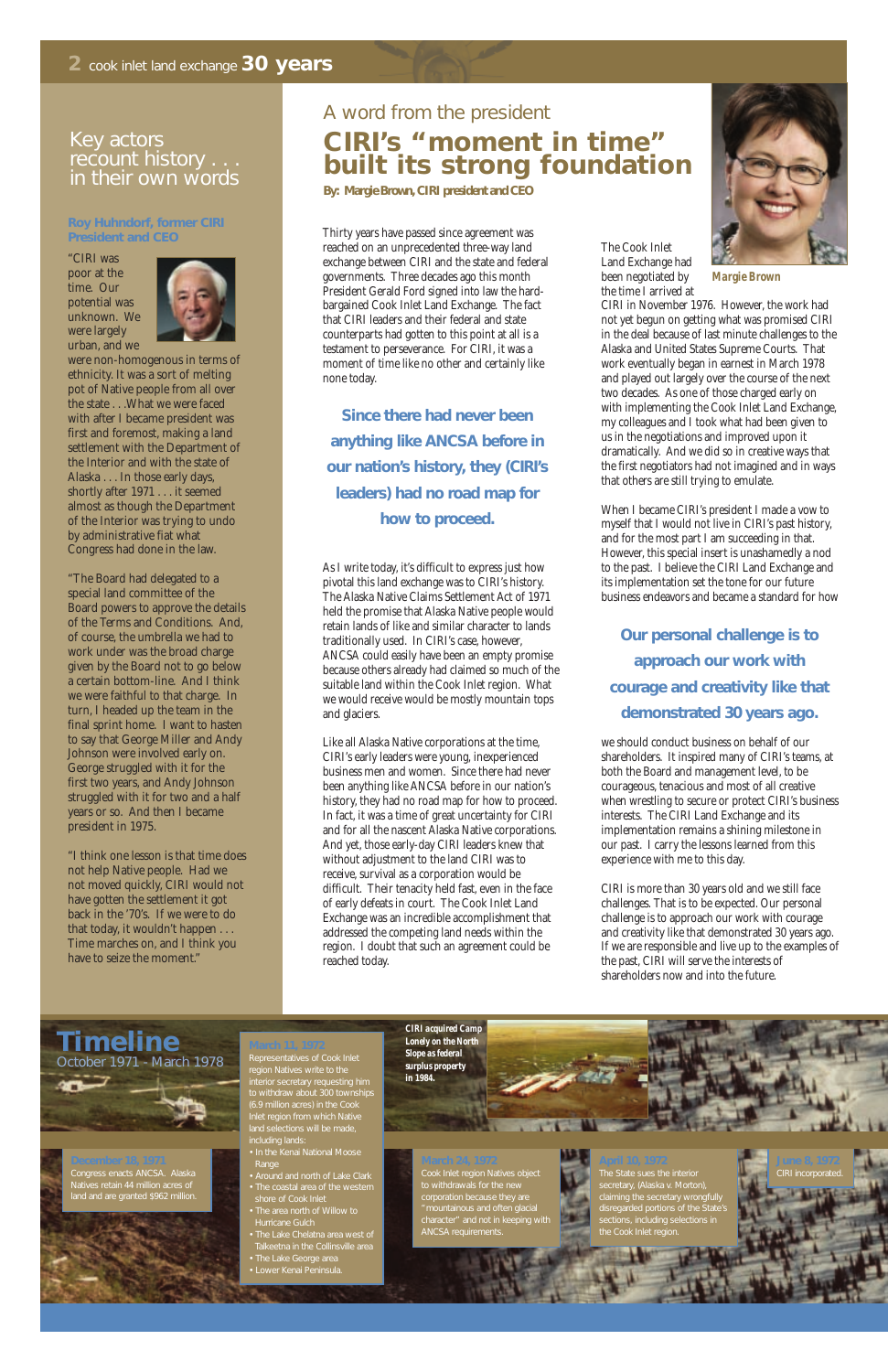## **Implementing the T&C: Tenacity and creativity pay off**

Tenacity and creativity were the hallmarks that put the Cook Inlet Land Exchange into action. And the individuals who worked to implement the agreement obtained unexpected results that led to huge benefits for CIRI.

The agreement setting out terms for the three-way land exchange was called the Terms and Conditions for Land Consolidation and Management in the Cook Inlet area, known as the "T&C." It is a complex agreement that sets out conditions that needed to be met before CIRI could begin selecting lands. Those conditions were met in March of 1978. In some cases, conveyances proceeded quickly, with the first conveyance of state lands, about 300,000 acres from the Beluga pool, being completed within eight months.

There was no easy road map for implementing the T&C. Since some of the selections had to be done with the State of Alaska (instead of from federal lands) even the basic selection procedures had to be negotiated with the State. Ultimately, CIRI's entitlement was fulfilled in very unexpected and beneficial ways. Among key selections were lands in the Kenai pool, which brought in gas royalties. For CIRI, getting oil and gas revenues was a blessing because it provided an ongoing royalty revenue stream very early in its history.

As a result of creativity and skill on the part of CIRI staff and attorneys, CIRI was later able to get back royalties, in some cases back to 1971. Royalty prices that the producers were paying were far below market rate, so CIRI pursued litigation with these producers. CIRI substantially increased its royalty rates, in some cases more than tripling their value.

The team that implemented the T&C used the original agreement to benefit CIRI by:

- Securing oil and gas royalties no one had anticipated
- Negotiating for state lands that were originally thought to be unavailable
- Converting out-of-region selections into a Treasury account in order to acquire federal properties throughout the United States

As explained by CIRI President and CEO Margie Brown, who was instrumental in implementing the T&C: "It was a living document that benefited from the fact that there were fresh eyes looking at it. There was a lot of energy and creativity put into the implementation by a group of people who were not at the negotiating table when the T&C were struck. Kirk McGee and I often get credit for the implementation of the T&C, but George Kriste (former CIRI executive vice president), Steve Hillard (former vice president of resources), Frank Klett (former senior vice president) and others also deserve recognition for their significant and creative efforts on behalf of CIRI."

**"It was a living document that benefited from the fact that there were fresh eyes looking at it."**

#### **Monroe Price, CIRI's legal advisor**



"In 1973, the secretary of the

Interior had withdrawn lands for Cook Inlet Region Inc., that were mostly mountain tops and glaciers. I remember very well Andy Johnson, who was the president at the time, putting together a notebook that showed the withdrawals in the Cook Inlet region and showed how the birthright of CIRI was poor indeed. It was as if the settlement was all for naught . . . How could it develop assets for generations yet unborn based on this paltry birthright that the secretary was providing to it?

"Cook Inlet did in fact do something which I think was not true of any other Native corporation in Alaska. Instead of having the government define what assets would be the birthright of the corporation, Cook Inlet decided what would be its dowry and birthright and obtained the agreement of the U.S. Congress, the Alaska Legislature and several courts."

#### Key actors recount history . . . in their own words

**September 1, 1972** execute an agreement providing for land withdrawals for state selections for CIRI and the Cook notifying CIRI or including CIRI in negotiations.

**July 31-August 8, 1972** Secretary Morton personally tours Alaska.

**April 18, 1974**

Morton, also known



**March 14, 1973** CIRI v. Morton filed in seeking an additional 5.7 million acres in deficiency

**February 23, 1973** an immediate lawsuit against the secretary of the interior.



*Frank Klett looks at test pit samples from Capps coal lease site northwest of Tyonek in the early 1980s.*

**December 13, 1972** CIRI representatives meet with Interior officials to protest the calls for. Interior suggests that CIRI should ask for lands with with respect to lands having like villages are, and further suggests exploring the possibility of a three-way land trade. CIRI raises the possibility of a lawsuit.

*Andy Johnson, president of Salamatof Native <i><u>Association</u>*, and *Margie Brown work on the Salamatof Village Settlement Agreement in 1980.*



**COL** W.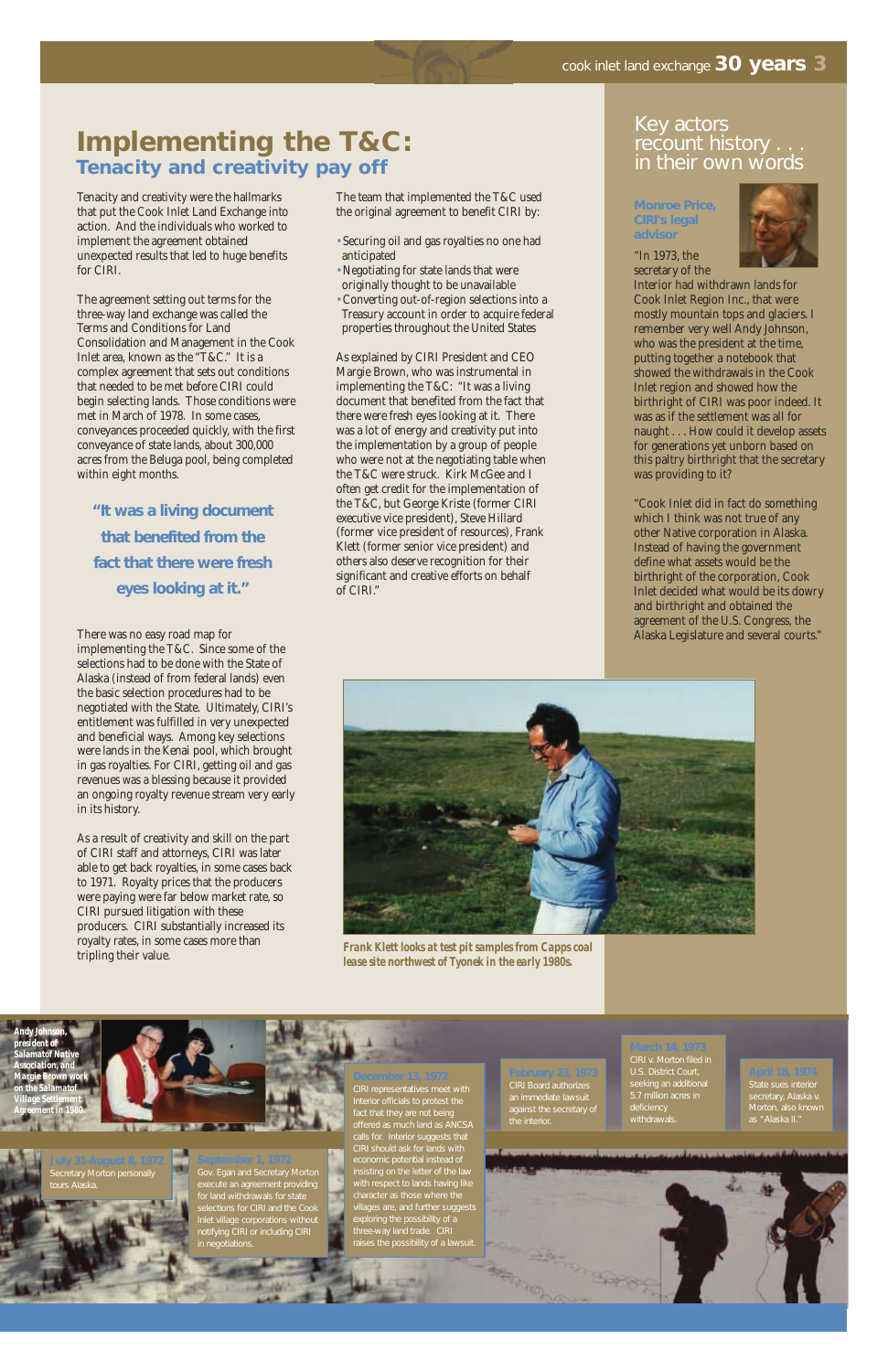### Key actors recount history . . . in their own words

#### **Margie Brown, former CIRI Senior Vice President**

"When I started at CIRI in November 1976, everybody was anticipating that the land exchange would go forward, but nothing was happening while we were waiting for a final ruling from the courts. I spent much of 1977 getting prepared,

absorbing the T&C document, which is a difficult thing to read much less understand, and working to get a command of the land status in the region. We were also preparing to deal with the federal surplus property provisions and the selections from the State of Alaska that no other region had had to go through.

"We finally got the green light from Bureau of Land Management in early 1978. We immediately began the process of securing the lands that the T&C promised. The selections were not as easy as you would think. We ended up in a negotiation with the State on all selections from state land. We ended up doing fine in this process because we had taken the time to gain a better understanding of land status than anyone else involved.

"Once we acquired lands from the State, we proceeded to deal with the oil and gas royalties being produced from our newly acquired lands. It was immediately apparent that we were not being paid a fair royalty. This inequity led to litigation and eventually settlement with the producers, which increased the value of our royalties significantly.

"We worked hard to implement the T&C. I think we knew, without stating it, we were doing something that was very important to CIRI. In retrospect, I believe our implementation enabled CIRI to get into a financial position that allowed it to enter new lines of business. The negotiators of the T&C should get credit for bravely facing the situation and crafting the Cook Inlet Land Exchange. And those of us who implemented the agreement should also take pride in what we accomplished. The T&C provided the basis for a good deal for CIRI."



#### **May 13, 1975**

CIRI appeals Judge Plummer's decision in CIRI v. Morton to the Appeals.

#### **December 14, 1974** tells the CIRI Board that negotiations with Interior have broken down and would

**June 14, 1974** CIRI and several of its village Alaska II, asking the court to undo the Sept. 1, 1972, agreement between Interior and the State.

#### **May 24, 1975** CIRI Board of Directors Huhndorf is elected CIRI's president.

**TARY** 



*Roy Huhndorf, CIRI president, George Kriste, CIRI executive vice president and David Heatwole, Alaska exploration manager of Anaconda Copper Co., formalize an agreement between CIRI and Anaconda in which Anaconda agreed to identify lands for CIRI's out-of-region land selections. The selections took place in the early 1980s.*



*Tom Kelly, Margie Brown and George Kriste, CIRI executive vice president, at the signing of the oil and gas exploration agreement with Chugach Electric Association, January 1980.*



*In order to achieve a settlement, the CIRI Board of Directors assembled a land negotiating committee that included in 1977: Agnes Brown, Bob Rude, Debbie Fullenwider, Jerry Brown and Roy Huhndorf.*

### **May 2, 1975**

#### **May 2, 1975**

a possible three-way land exchange. CIRI agrees to ask Congress to delay acting on CIRI's proposed legislation.



*Margie Brown is shown with land status maps in this late 1970s photo.*

*Fairbanks Post Office, acquired as federal surplus property in 1979, was converted to office condominiums.*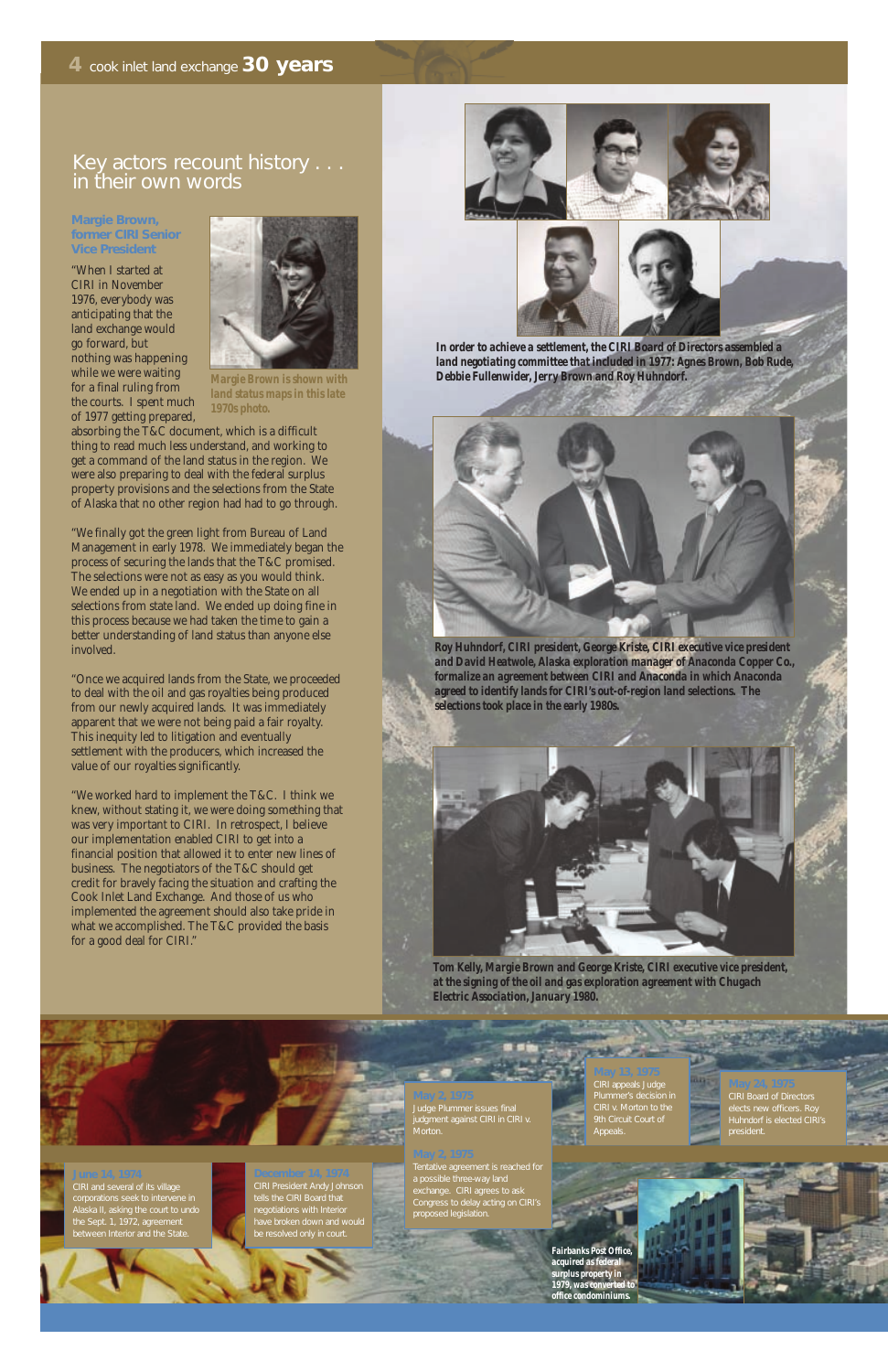#### cook inlet land exchange **30 years 5**

#### Key actors recount history . . . in their own words

## CIRI, the State and

for Land Consolidation and Management in the Cook Inlet Area" (T&C).

#### **November 11, 1975** A "discussion draft" of the

made after public hearings

Representatives of CIRI, the State and Interior reach

> **June 28, 1976** Judge Occhipinti rules state law signed by Hammond is the State from exchanging and Harold H. Galliett, Jr.



**March 11, 1976** signs law approving State to exchange

#### **Frank Klett, former CIRI Senior Vice President**

". . . I think the Cook Inlet Land Exchange ended up in ways negotiators did not anticipate. Two things happened for CIRI –



they got land, but it also opened the gates of creativity. It was the collective creativity of CIRI people that made the exchange something.

"I came to CIRI shortly after CIRI had negotiated the Terms and Conditions (T&C). I was most involved in the surplus property provisions. This provision was changed many times over the years, but always at its core was the ability to acquire federal properties outside of Alaska. Also, since the exchange was taking quite a while to implement, I suggested using a concept that adjusted the settlement using the Consumer Price Index. This kept CIRI from being penalized for the time it was taking to fulfill its entitlement.

"I recall the first surplus property sale was housing for personnel at the former radar station in Cambria, California. We knew we overpaid, but we were the high bidder on purpose in order to acquire it . . . The first sale was strategically important to us. Luckily, we also made a couple bucks on the Cambria property.

"When we began to work on CIRI's out-ofregion entitlements, CIRI was behind the other region and village corporations in making those out-of region selections. We were looking at whatever was left. It wasn't pretty. But just about that time, the military said it was going to start selling properties – some incredibly valuable properties – so we got a provision that converted our out-of region and existing federal surplus property entitlements into a treasury account that would be good outside of Alaska. Our money then would be good for acquiring military property. By 1988 or 1989, we had assembled some pretty interesting properties, and a few dogs. Then the big savings and loan crisis started and Resolution Trust Corporation was established and we went, 'Holy cow, our account should be good for these properties, too.' . . . That's how CIRI ended up with \$250 million in properties across the country."

## **They directed CIRI's land issues**

through the years

**Larry Oskolkoff** *1974-76, Land Manager*

**Carl Marrs** *1976-78, Land Department Manager 1989-1992, Senior Vice President*

**Margie Brown** *1978-81, Land Manager 1981-83, Vice President, Land 1993-1995, Senior Vice President*

**Frank Klett** *1983-86, Vice President, Administration and Planning*

**Steve Hillard** *1986-1988, Vice President, Resources*

**Kirk McGee** *1989-1991, Vice President, Real Estate Projects 1992-2005, Vice President, Real Estate*

**Keith Sanders** *2005-present, Senior Vice President, Land and Legal Affairs*

*CIRI's first major conveyance of state lands was about 300,000 acres from the Beluga pool. To mark the importance of the occasion, a ceremony was held in January 1979. Michael Smith, at left, represented the State of Alaska at the ceremony. Robert Arnold, center, represented the Bureau of Land Management, and Roy Huhndorf, right, represented CIRI.*



CIRI President Huhndorf Federal-State Land Use Planning Commission, recounting that 1974 had been one of the most difficult periods in CIRI's history because CIRI its valid land claims and put the region's claims in

general public interes

*Cannery Loop #4 well near Kenai, on lands acquired from the State in 1980, being drilled for oil and gas in 1987.*